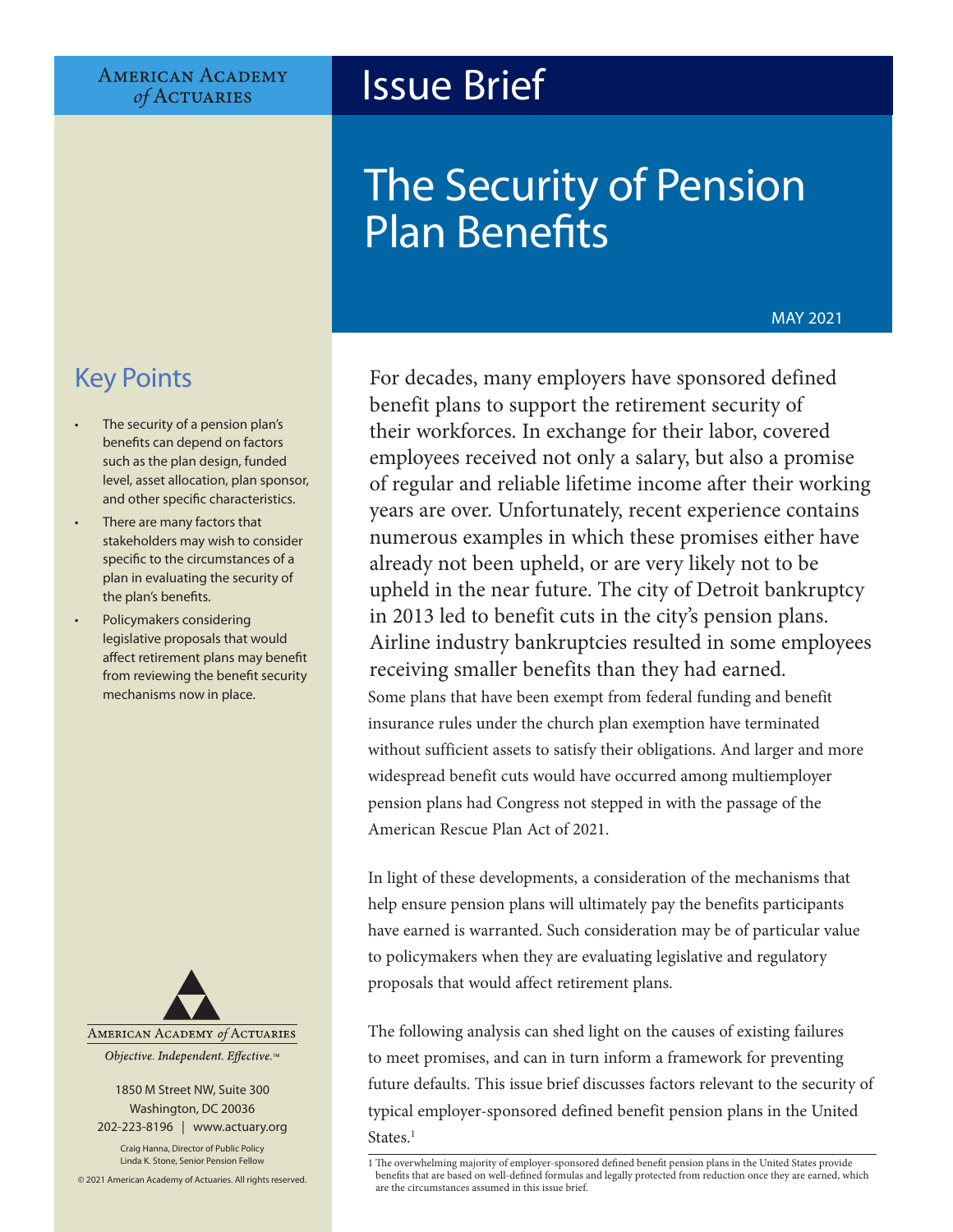Several factors are considered when evaluating the security of pension benefits. These include:

- Amount of assets held by the plan relative to the benefits participants have earned
- Riskiness of investments
- Financial resources of plan sponsor responsible for funding the plan
- Plan sponsor's legal obligation to fund the plan
- Predictability of benefit payments
- Sources of external support

### Amount of Assets Held by the Plan

Many defined benefit pension plans are supported by a trust in which assets are irrevocably dedicated to paying benefits. If all other factors are equal, the more money a plan sponsor has set aside to support a given retirement benefit, the more secure that benefit is.

The liability of the plan measured using the yields on U.S. Treasury bonds can serve as a useful metric in evaluating the level of security provided by the assets.<sup>2</sup> In a plan that is fully funded on this basis, the plan sponsor would have the ability to conservatively invest the assets in a way that would provide for the expected future payments with a high degree of confidence and without any investment risk.

Plans that hold assets below the liability measured on a Treasury yield curve basis can also have benefits that are highly secure. In fact, while a significant majority of plans are funded at levels that fall short of this threshold, the benefits in these plans can still be quite secure. If a plan is funded below the Treasury yield curve liability, it can be helpful for stakeholders to consider the gap between the actual funding level and this liability measurement, and evaluate the extent to which the other sources of security, as discussed below, are sufficient to make up for this gap.

2 As the concept of plan liability is used in this issue brief, the liability of a plan includes benefits based on service and compensation levels as of the measurement date. In some circumstances actuaries measure liabilities under alternative approaches that are outside the scope of this issue brief.

**The Pension Practice Council, which drafted this issue brief, includes Timothy Geddes, MAAA, FSA, FCA, EA—***Chairperson***; Sherry Chan, MAAA, FSA, FCA, EA—***Vice Chairperson***; Jason Russell, MAAA, FSA, EA—***Vice Chairperson***; Christian Benjaminson, MAAA, FSA, EA; Elena Black, MAAA, FSA, FCA, EA; Bruce Cadenhead, MAAA, FSA, FCA, EA; David Driscoll, MAA, FSA, FCA, EA; Eric Keener, MAAA, FSA, FCA, EA; Amy Kemp, MAAA, ASA, EA; Tonya Manning, MAAA, FSA, FCA, EA; Kathleen Riley, MAAA, FSA, FCA, EA; John Schubert, MAAA, ASA, FCA; Mark Shemtob, MAAA, FSA, FCA, EA; Todd Tauzer, MAAA, FSA, CERA, FCA; and Aaron Weindling, MAAA, FSA, FCA, EA.** 

**The council extends special thanks to Josh Shapiro, MAAA, FSA, EA, FCA.**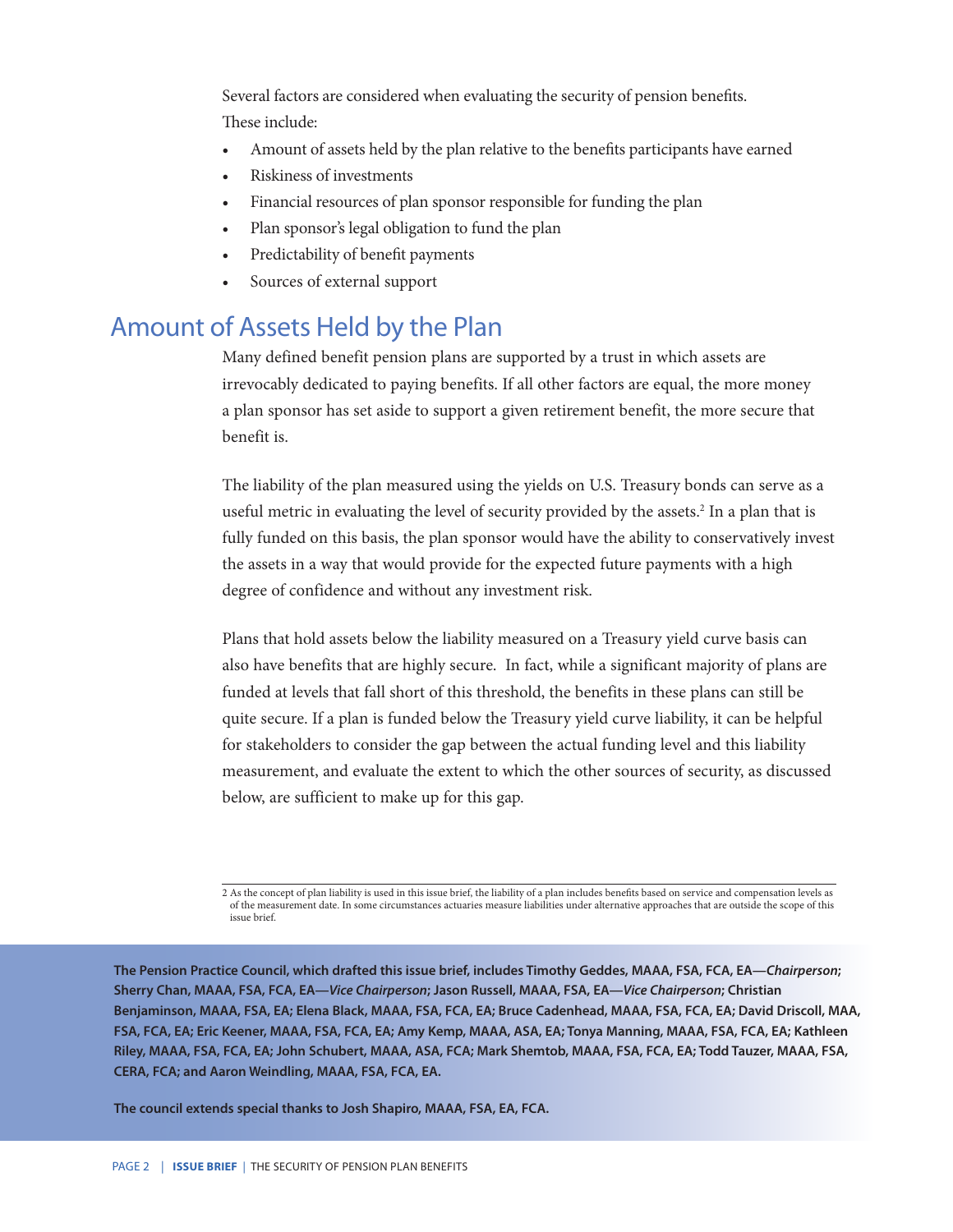### Riskiness of Investments

The degree of risk taken when managing pension assets has a significant impact on the level of benefit security. Consider a plan that holds assets equal to the liabilities calculated using a Treasury yield curve. If invested conservatively,<sup>3</sup> such a plan might be expected with very high confidence to pay all promised benefits.

It is understandable to conclude that pension benefits are always more secure when plan assets are invested more conservatively, but the actual effect is more complex. For example, a plan that is obligated to make 20 future payments might hold exactly enough assets to pay the first 19 of those payments if the money is invested in risk-free securities. Presuming that no additional funding will be provided to the plan, investing the money conservatively would effectively guarantee that the first 19 payments are made, while also guaranteeing that the final payment is not made. Alternatively, investing the money more aggressively (but prudently) might enable all 20 payments to be made in many scenarios but would also introduce the risk that some additional earlier payments are not made.

While this issue brief focuses on benefit security, it is also important to understand the relationships that exist between security and benefit amounts. Investment risk typically creates a reasonable expectation of greater returns while simultaneously reducing the certainty of the outcome. Taking on investment risk may make benefits less secure, but for a given level of cost, it may also allow for the provision of higher benefits. Stakeholders should consider that improving benefit security often means accepting lower benefit amounts that may result in employees receiving less ample retirement income. Conversely, accepting investment risk typically creates a range of possible outcomes, with adverse scenarios potentially providing lower benefits than would have been payable under a more conservative approach.

It should also be noted that in some plan designs, participant benefits periodically adjust up or down based on the performance of the plan assets. In these plans, the riskiness of the assets will affect the volatility of the benefit amounts but will generally not affect the funding level of the plan because the benefit formula explicitly passes gains along to participants, while also charging them for losses.

<sup>3</sup> In this context, the most conservative investments are those with no risk of default and with timing that matches those of the benefit payments.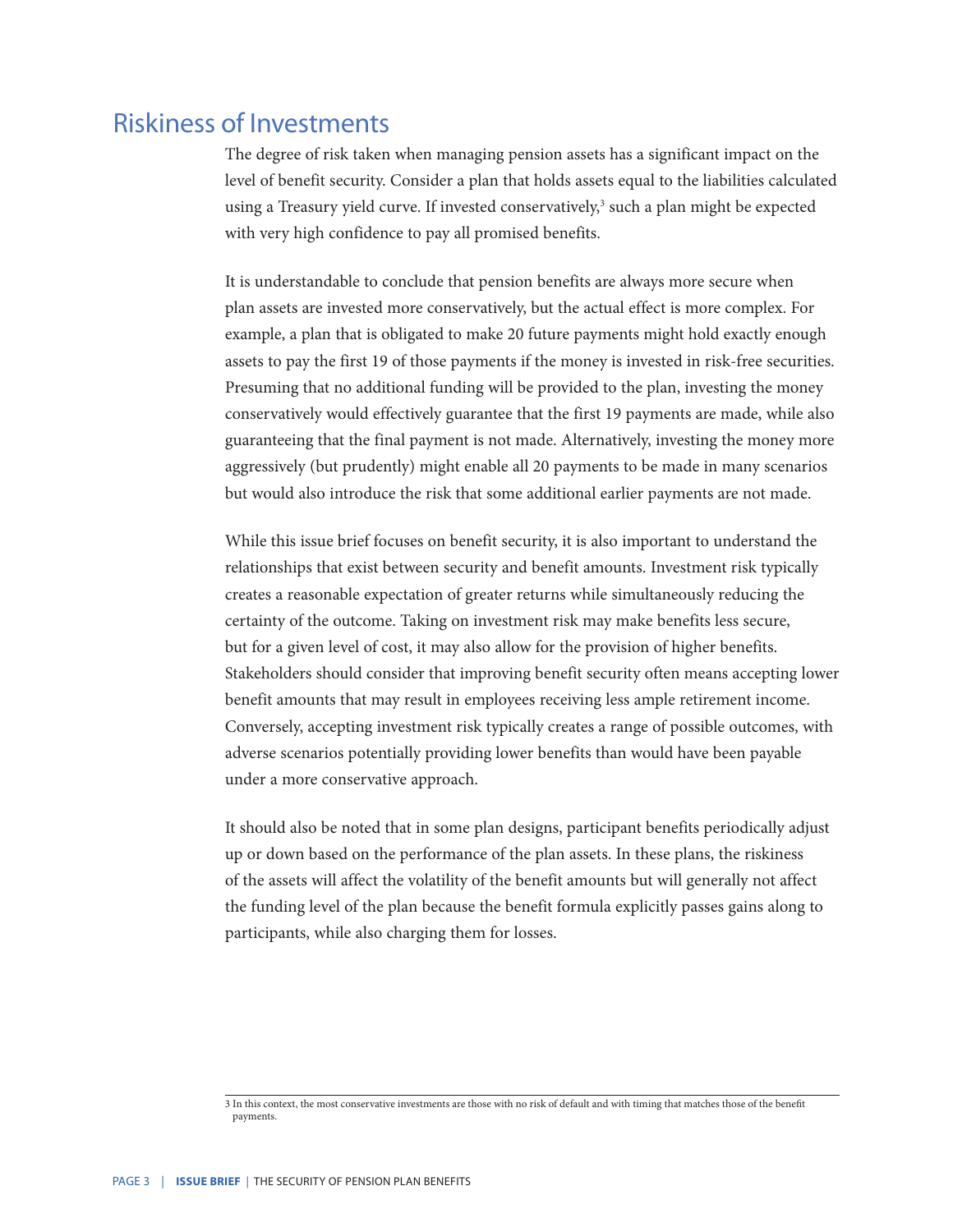### Financial Resources of Plan Sponsor

In order to pay participant benefits, pension plans may draw upon the assets that the plan currently holds, the returns generated by these assets, and the contributions that the plan sponsor will pay in the future. In most cases, a plan sponsor has made a commitment to pay contributions into the plan that are sufficient to support the benefits participants have earned.<sup>4</sup> If a plan becomes underfunded, the sponsor may need to increase the level of contributions in order to correct the underfunding. A pension plan effectively has a call option from the plan sponsor that can be exercised if there is a funding shortfall.<sup>5</sup>

The value of a plan's call on the assets of the plan sponsor depends on the financial strength of the sponsor. In general, a more financially sound sponsor translates into a more valuable call option, and therefore more secure benefits. Pension promises, however, extend over many decades, and the financial strength of a plan sponsor can improve or deteriorate over time. A plan sponsor that is financially sound today might be unable to make additional contributions when a plan becomes underfunded in the future, particularly if there is a correlation between its profitability and the performance of the plan assets. It may also be difficult to assess the financial strength of a plan sponsor.

The size of the pension plan in comparison to the size of the employer is also relevant. If a large company sponsors a pension plan that covers only a few former employees, supporting the benefits would not represent a significant burden on the resources of the sponsor. But, for example, if a declining, now-small employer sponsors a plan covering hundreds of thousands of former employees, a modest deterioration of the company's finances could be sufficient to materially reduce the security of the benefits.

#### Plan Sponsor's Obligation to Fund the Plan

It is also important to consider the strength of a plan sponsor's obligation to fund the benefits. When underfunding develops in a plan, the legal framework will generally require that the plan sponsor eliminate the underfunding over time. This is not always the case, however. For example, under some circumstances employers participating in multiemployer plans may be permitted to withdraw without contributing their full share of the unfunded liability.

<sup>4</sup> In some situations, when underfunding develops, current benefit accruals may be reduced or eliminated, which can allow contributions that were previously budgeted to support new benefit accruals to instead support benefits that participants have already earned.

<sup>5</sup> A call is a financial concept in which a decline in the value of a specified asset results in one party having an obligation to pay another party an amount that depends on the magnitude of the decline.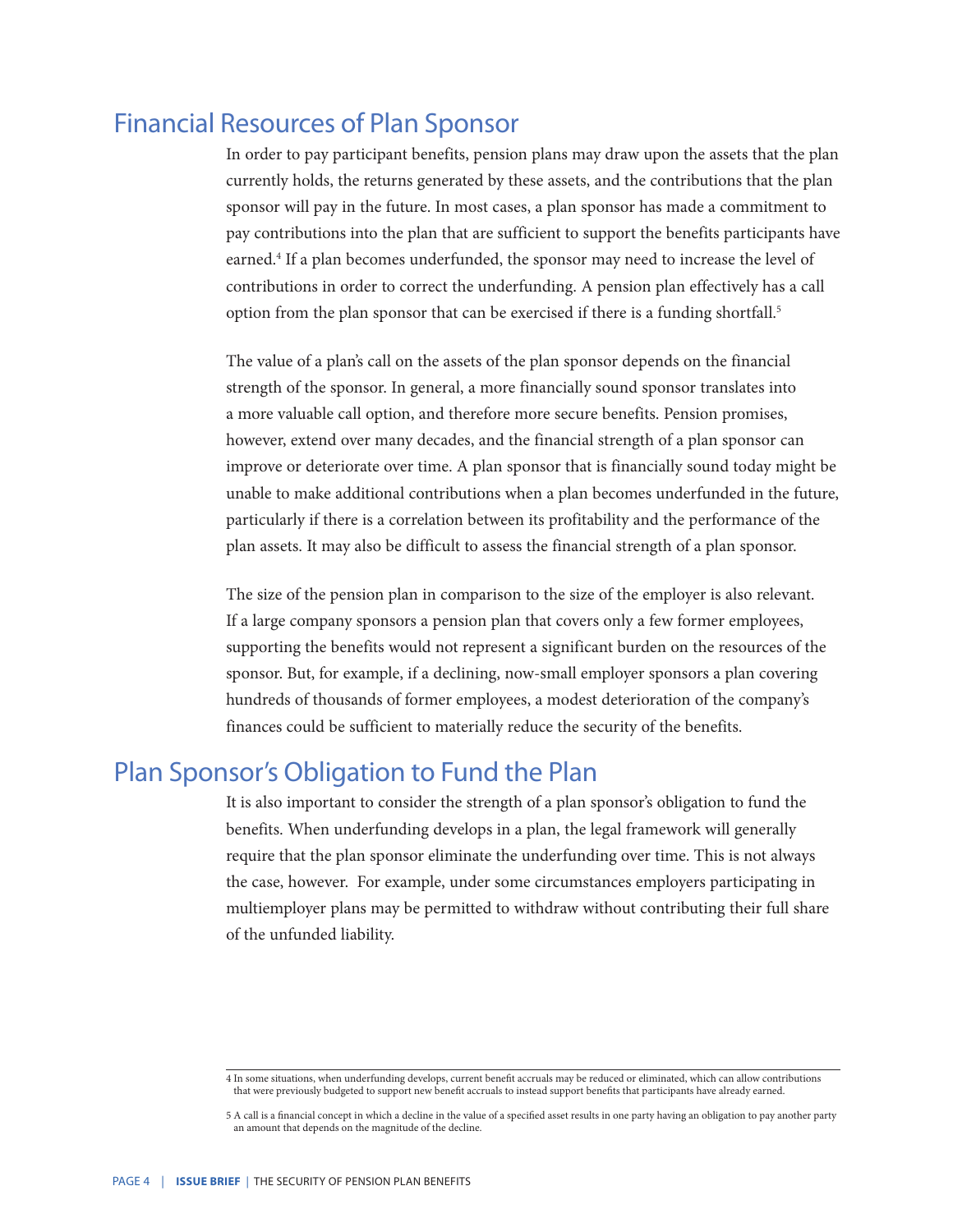The length of time over which the plan is permitted to remain underfunded will have an impact on benefit security. Plans that are permitted to remain underfunded for long periods of time tend to have less secure benefits. On the other hand, there may be scenarios in which flexible contribution requirements can allow a troubled employer to regain solid economic footing. In such cases, they could once again provide the cash necessary to provide for promised benefits.

In some circumstances, relevant law provides financially distressed employers with relief from pension funding requirements. Examples have occurred among private singleemployer plan sponsors in certain industries, and they are seen in private multiemployer plans where the trustees have concluded that the employers cannot reasonably pay the contribution rate that is needed to fully fund the plan.

#### Predictability of Benefit Payments

Long-term planning is needed to ensure that a pension plan has sufficient assets to pay all promised benefits when they are due. This process is easier when the amounts and timing of the benefit payments are known in advance with relative certainty, and it becomes more difficult as the distribution of future cash flows from the plan become more uncertain.

Pension plans may contain a wide variety of plan provisions, some of which make it difficult to predict the timing and amount of benefit payments. Early and late retirement benefits; optional forms of payment such as lump sums, disability, and death benefits; and Social Security supplements are examples of provisions that contribute to this uncertainty. Certain benefit formulas rely on economic variables, such as interest rates or returns on specified asset classes, which cannot be known in advance. In a plan that makes use of these features, predicting the timing and amount of future benefit payments will require assumptions about future participant behavior, demographic experience, and economic conditions. A plan without these features will still have some uncertainty in its benefit cash flows, but the range of possible outcomes will be narrower.

Pension plan liabilities typically represent the average outcome across a range of possible future events. If there is a wide range of potential benefit cash flows, the amount of assets that the plan sponsor sets aside may significantly understate or overstate what is ultimately needed. If everything else is equal, benefits in a plan with less predictable cash flows will tend to be less secure due to the possibility that more assets will be needed than was expected.<sup>6</sup>

<sup>6</sup> An exception to this concept occurs in plan designs where the variability in the benefit payments is correlated with the variability of the plan assets. A cash balance plan that credits the accounts with the rate of return on plan assets is an example of such a plan design.